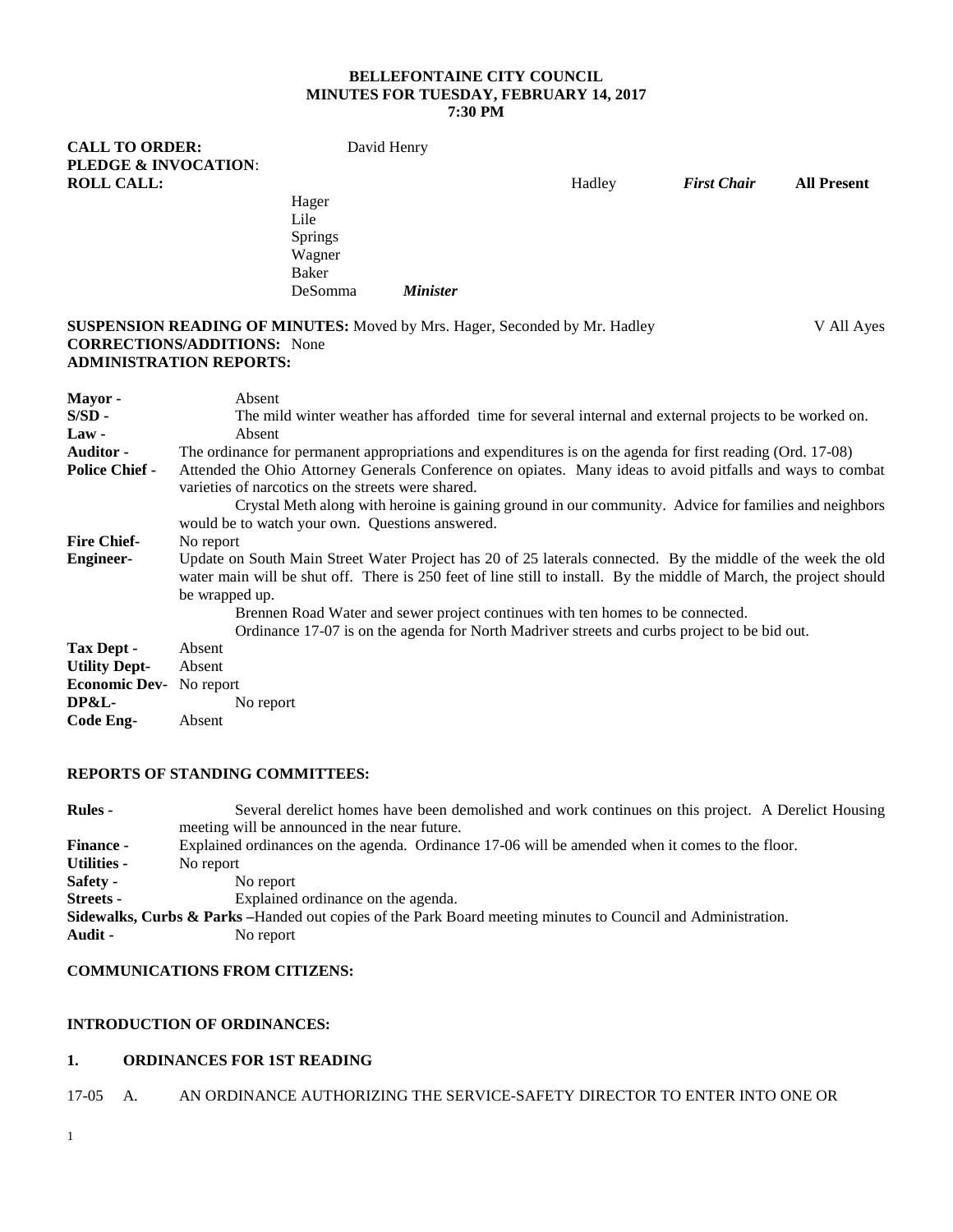MORE CONTRACTS FOR THE PURCHASE OF ONE BACKHOE FOR THE WATER DEPARTMENT AND ONE SKID STEER FOR THE WASTE WATER DEPARTMENT AND DECLARING AN EMERGENCY IN THE CITY OF BELLEFONTAINE, OHIO. **FINANCE**

|         | $3RR -$<br>Passage -            | Moved by Baker, seconded by DeSomma                                                                                                                                                                                                                                                 | V All Ayes     |
|---------|---------------------------------|-------------------------------------------------------------------------------------------------------------------------------------------------------------------------------------------------------------------------------------------------------------------------------------|----------------|
| $17-06$ | Adoption-<br><b>B.</b>          | AN ORDINANCE AUTHORIZING AND CREATING A NEW FULL-TIME POSITION OF CITY<br>ELECTRICIAN/MAINTENANCE CLERK AND AUTHORIZING THE SERVICE-SAFETY DIRECTOR TO<br>HIRE SAID CITY EMPLOYEE AND DECLARING AN EMERGENCY IN THE CITY OF BELLEFONTAINE,<br>OHIO.                                 | <b>FINANCE</b> |
| by      |                                 | Motion to amend Ordinance 17-06 to change Electrician/Maintenance Clerk to read Electrician/Maintenance Technician moved<br>seconded<br>Baker,<br><b>DeSomma</b>                                                                                                                    | by             |
|         |                                 |                                                                                                                                                                                                                                                                                     | V All Ayes     |
|         | $3RR-$<br>Passage-<br>Adoption- | Moved by Baker, seconded by Desomma                                                                                                                                                                                                                                                 | V All Ayes     |
| $17-07$ | $\mathcal{C}$                   | AN ORDINANCE AUTHORIZING THE SERVICE-SAFETY DIRECTOR TO SEEK PROPOSALS AND/OR<br>ADVERTISE FOR BIDS AND ENTER INTO CONTRACT FOR THE NORTH MADRIVER STREET CURB<br>AND SIDEWALKS RECONSTRUCTION PROJECT (#2017-02) AND DECLARING AN EMERGENCY IN<br>THE CITY OF BELLEFONTAINE, OHIO. | <b>FINANCE</b> |
|         | 3RR-<br>Passage-<br>Adoption-   | Moved by Baker, seconded by DeSomma                                                                                                                                                                                                                                                 | V all Ayes     |
| $17-08$ | D.                              | AN ORDINANCE MAKING PERMANENT APPROPRIATIONS FOR CURRENT EXPENSES AND OTHER<br>EXPENDITURES DURING THE FISCAL YEAR ENDING DECEMBER 31, 2017 AND DECLARING AN<br>EMERGENCY IN THE CITY OF BELLEFONTAINE, OHIO.                                                                       | <b>FINANCE</b> |

3RR- Moved by Baker, seconded by DeSomma V All Ayes Passage-Adoption-

# **2. ORDINANCES FOR 2ND READING**

17-02 A. AN ORDINANCE VACATING A CERTAIN ALLEY IN THE VICINITY OF WALNUT STREET AND WEST BROWN AVENUE IN THE CITY OF BELLEFONTAINE, TOWNSHIP OF LAKE, LOGAN COUNTY, OHIO. **STREET**

|            | $3RR -$<br>Passage -<br>Adoption – | Moved by Hadley, seconded by Hager                                                                                                                                                                                         | V All Ayes    |
|------------|------------------------------------|----------------------------------------------------------------------------------------------------------------------------------------------------------------------------------------------------------------------------|---------------|
| $17-04$ B. |                                    | AN ORDINANCE AMENDING FURTHER ORDINANCE NO. 98-24 REGARDING THE FIXED ASSET<br>INVENTORY AMOUNT FOR PURPOSES OF THE CITY AUDITOR'S FIXED ASSET INVENTORY AND<br>DECLARING AN EMERGENCY IN THE CITY OF BELLEFONTAINE, OHIO. | <b>FNANCE</b> |

3RR- Moved by Baker, seconded by Wagner V All Ayes Passage-Adoption-